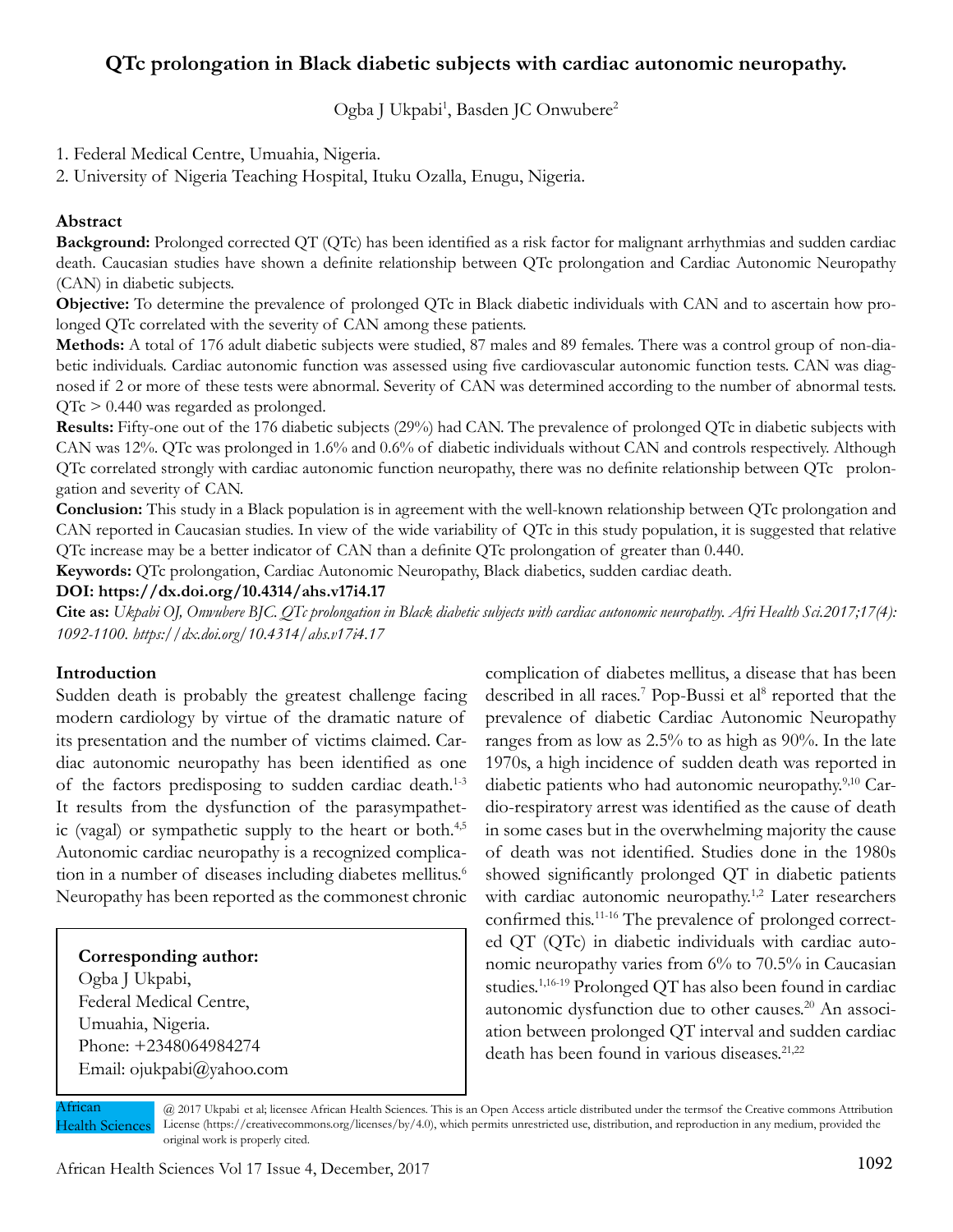Prolonged QT is associated with malignant ventricular arrhythmias and this has therefore been suggested as one of the major mechanisms of sudden death in patients with diabetic autonomic neuropathy.23,24 QT prolongation in a diabetic individual is therefore of prognostic importance as this can identify those patients that are predisposed to malignant arrhythmias and sudden cardiac death.

The QT interval is the period (in seconds) necessary for the total process of depolarization and repolarization of the ventricles. It is rate-dependent and may be altered by numerous pathophysiologic and pharmacologic influences.25 QTc is the QT corrected for heart rate.<sup>26</sup> QTc values in normal subjects have been shown to be comparable in Black and White races, and in adults values greater than  $0.440$  are usually considered prolonged.<sup>13,27</sup>

There is little work done on its usefulness among Black diabetic subjects with cardiac autonomic neuropathy.

This study therefore was done with the objectives of determining the prevalence of prolonged QTc in Black diabetic CAN patients and to ascertain how prolonged QTccorrelates with the severity of cardiac autonomic neuropathy.

## **Materials and methods**

The study was done at the University of Nigeria Teaching Hospital Enugu, a designated centre of excellence for cardiovascular disease in Nigeria. Ethical clearance was obtained from the research ethical committee of this hospital and informed consent obtained from the subjects.

It was a longitudinal study, involving 176 patients drawn consecutively from diabetic patients attending the diabetic and medical outpatient clinics of the University of Nigeria Teaching Hospital Enugu.

Adult diabetic patients of both sexes aged 18-60 years were recruited in the study.

Excluded from the study were subjects having systemic conditions or on medications that may affect the cardiovascular reflex functions or QTc. These conditions include systemic hypertension, heart failure, stroke, ischaemic heart disease, uraemia, hypocalcaemia, hypokalaemia and drugs such as disopyramide, quinidine, procainamide, quinine, chloroquine, halofantrine, tricyclic anti-depressants, neuroleptics and non-sedative anti-histamins. Also excluded were subjects with ECG abnormalities of prolonged QRS duration, significant arrhythmias and ventricular hypertrophy.

There was a control group of 176 subjects, who were matched for age and sex but did not have diabetes mellitus by blood sugar criteria and also satisfied other inclusion criteria for enrolled subjects.

Standard Electrocardiograph (ECG) machine (SMELF and XDH – 3 Electrocardiograph) was used.

### **Study procedure**

Thorough history taking and physical examination were done for every subject with special attention to define eligibility for participation in the study.

The following investigations were done for the subjects (patients and controls): serum calcium, blood sugar, blood urea and creatinine.

## **QTc measurement**

i. Subjects who satisfied the clinical and laboratory inclusion criteria were enrolled for QTc measurement and cardiovascular reflex function tests. All medications other than hypoglycaemic agents were stopped for 24 – 48 hours before (ECG) testing.

The ECG was recorded at 25mm/s (and 50mm/sec for QTc measurement). A resting ECG was run to confirm that subject did not have any of the ECG exclusion criteria and to determine the R-R and QTo. The resting QTo was measured carefully according to the guidelines of Simonson et al.<sup>25</sup>

ii. QTc was calculated by Bazett's formula:

 $QTe = QTo / \sqrt{R-R}$ 

QTc of  $>0.440$  was regarded as abnormally prolonged.<sup>13,27</sup>

#### **Cardiovascular autonomic reflex tests**

Cardiac autonomic function was assessed using five (5) cardiovascular reflex function tests.15,28,29 The response to each test was graded as normal or abnormal and subjects assigned cardiac autonomic function score from 0-5 based on the total number of abnormal tests. A subject was classified as having cardiac autonomic neuropathy if 2 or more tests were abnormal. $1,17,28$ 

## **The procedures for the tests were as follows:**

a. **The resting pulse:** This was determined by examination of ECG tracing after subject had rested for at least 15 minutes. Abnormal rate was defined as 100 beats/min or more.

b. **Beat to beat heart rate (H.R) variability:** This was determined by the subject lying quietly and breathing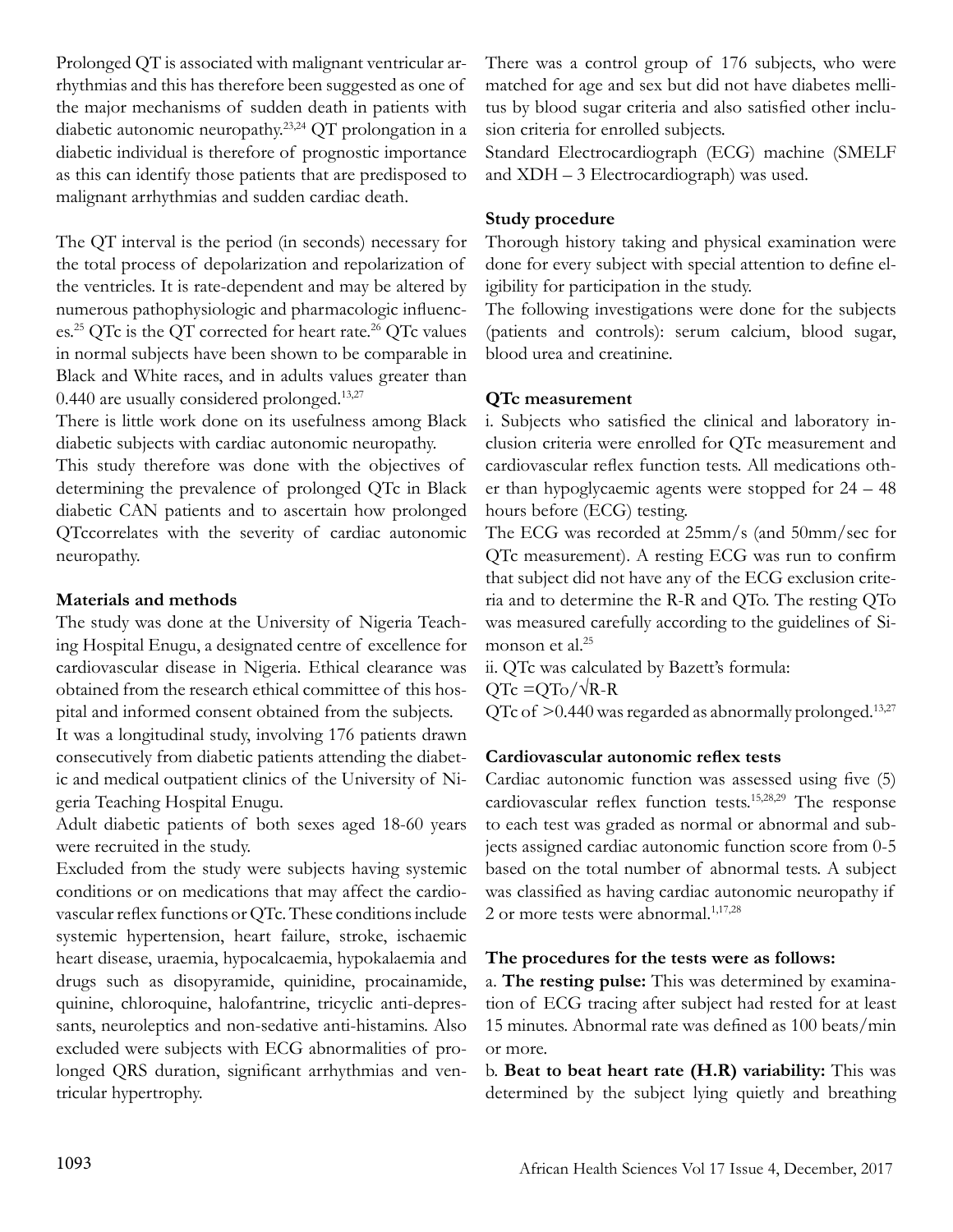deeply at 6 breaths/min, the difference between the minimum and maximum H.R was determined by an ECG rhythm over 1 min. Abnormal variability was defined as a difference of 10 beats/min or less.

c. **Valsalva Manoeuvre:** The subject blewinto a sphygmomanometer to maintain a pressure of 40mmHg for 15 sec under continuous ECG monitoring which continued for another 15 sec after release of strain. The ratio of the longest R-R (phase 4) after the manoeuvre to the shortest R-R (phase 2) during the manoeuvre was calculated. An abnormal response (square wave Valsalva) was defined as a ratio of 1.10 or less.

d. **Heart rate response to standing:** During continuous ECG monitoring the ratio of R-R at the  $30<sup>th</sup>$  beat after standing compared to the R-R at the  $15<sup>th</sup>$  beat (30:15) was calculated. Abnormal response was defined as a ratio of 1.00 or less.

e. **Blood pressure (BP) response to standing.** The fall in systolic BP after 1 min of standing was determined using cuff sphygmomanometer. The abnormal response was defined as a fall of 30 mmHg or more.

#### **Statistical analysis**

The data obtained in the study was analyzed with Statistical Package for Social Sciences (SPSS) 9.0, Dbase IV and Microsoft Excel. The mean values of the QTc were compared between groups using the student's 't' test. The standard deviation (SD) of the QTc within each group was determined and used to assess the variability of the results within each group. The proportions of prolonged QTc in the various groups were compared with Chi square statistic. Correlation among variables was tested by Pearson correlation for parametric variables. Regression analysis was performed with QTc as the dependent variable to reveal the relationship between QTc and cardiac autonomic function score, age of subject and duration of diabetes. Differences in results were regarded as statistically significant when  $p<0.05$ .

#### **Results**

One hundred and seventy-six diabetic patients who met the inclusion criteria were recruited. There were 87 males and 89 females. Their ages ranged from 18 to 60 years with mean age of  $46.09 \pm 9.51$ . Their ages were matched for sex and age with 176 controls. Out of the 176 diabetic patients, 148 (84.1%) were non-insulin dependent diabetics (NIDDM) [mostly type 2] and 28 (15.9%) were insulin dependent diabetics (IDDM) [these were patients who required insulin from the onset (type 1) or required insulin following oral hypoglycaemic agents failure (type  $1\frac{1}{2}$ <sup>30,31</sup>.

Fifty-one (29%) of the diabetic population had Cardiac Autonomic Neuropathy (CAN) [i.e. cardiac autonomic function score of 2 or more]. Table 1 shows the frequency distribution of the diabetic subjects with CAN according to Cardiac Autonomic Function Score (CAFS-CO). Of the population with CAN, 19 were males and 32 females. The mean age of diabetic subjects with CAN was 49.20  $\pm$  7.69 years; this is significantly higher than the mean age of whole diabetic population/controls  $(t=2.643, P<0.01)$ . The duration of disease in diabetic population with CAN ranged from newly diagnosed to 18 years with a mean of 6.59  $\pm$  5.35 years. This mean is significantly longer than the mean duration of disease in diabetic individuals without CAN (3.86  $\pm$  4.29 years) ( $t=3.243$ ,  $p<0.01$ ). The majority of patients (72.55%) had milder degrees of CAN (i.e. cardiac autonomic function scores [CAFSCO] of 2 & 3).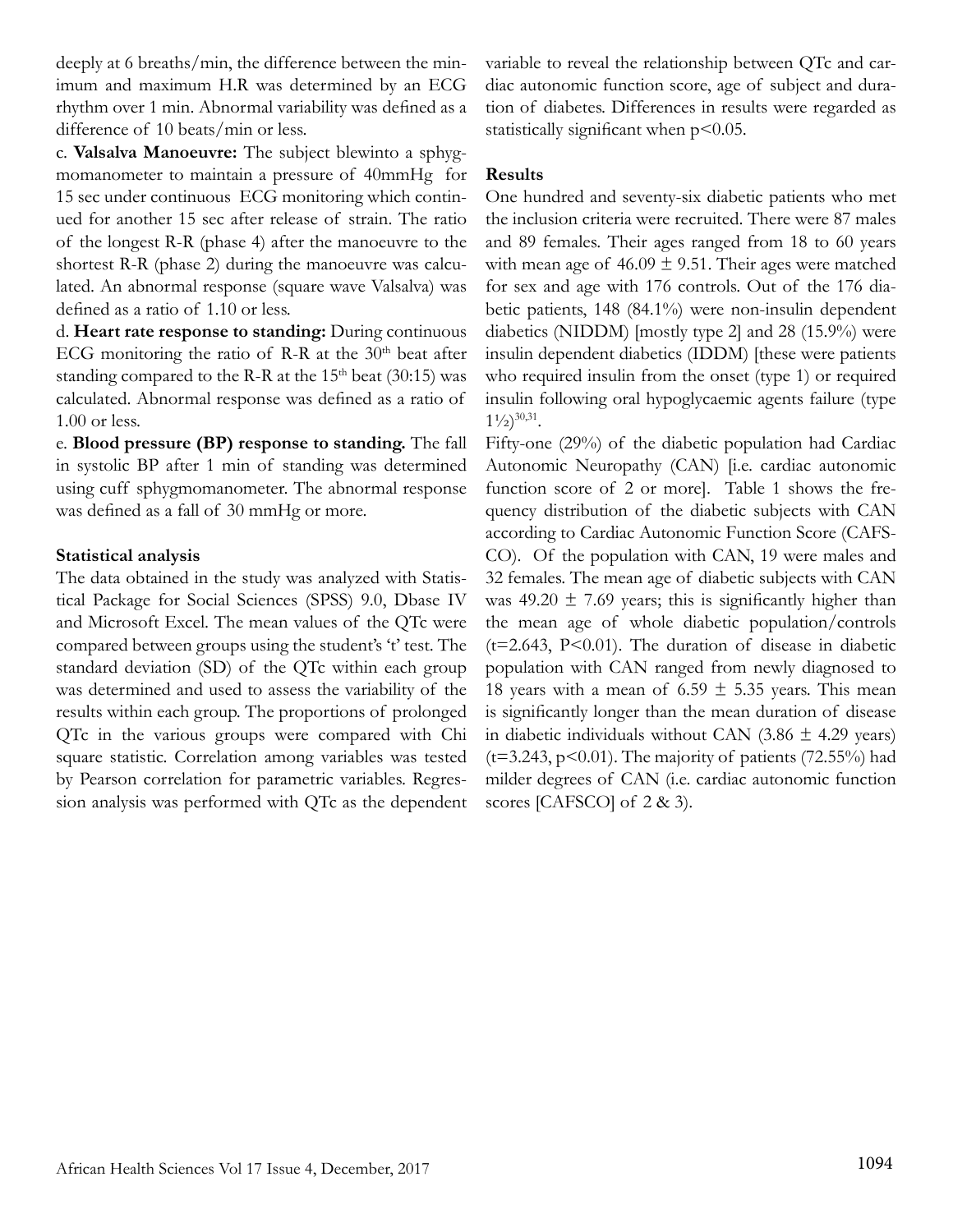| <b>CAFSCO</b> | <b>No. of Patients</b> | %     |
|---------------|------------------------|-------|
| 2             | 24                     | 47.06 |
| 3             | 13                     | 25.49 |
| 4             | 13                     | 25.49 |
| 5             | 1                      | 1.96  |
| Total         | 51                     | 100   |

**Table 1: Frequency distribution of diabetic subjects with cardiac autonomic neuropathy (CAN) according to cardiac autonomic function score (CAFSCO)**

QTc in controls ranged from 0.301 to 0.457 with mean of 0.381  $\pm$  0.081. The mean QTc for males was 0.371  $\pm$ 0.032 which was shorter than the mean of  $0.391 \pm 0.108$ for females. The observed difference, however, was not statistically significant ( $t=1.674$ ,  $p>0.005$ ).

In the whole diabetic population, QTc ranged from 0.309 to 0.504 with a mean of 0.386  $\pm$  0.031. This mean was not significantly different from the mean QTc of controls (t=0.765, P>0.10). The mean QTc for females (0.394  $\pm$  0.03) was significantly longer than the mean QTc for males  $(0.378 \pm 0.031)$  (t=3.487, p<0.01).

Table 2 shows mean QTc according to age of the diabetic and control groups. There was no significant difference between mean QTc of patients with NIDDM (0.386  $\pm$ 0.031) and those with IDDM (0.387  $\pm$  0.035) (t=0.141,  $p > 0.10$ 

QTc in diabetic patients with CAN ranged from 0.374 to 0.504 with mean QTc of 0.411  $\pm$  0.028. The mean QTc for males was  $0.408 \pm 0.023$  while that of females was  $0.412 \pm 0.030$ .

| (Controls/Diabetic subjects) Mean QT <sub>c</sub> ± SD |                   |                          |           |  |  |  |
|--------------------------------------------------------|-------------------|--------------------------|-----------|--|--|--|
| Age range (yrs)                                        | Controls          | <b>Diabetic Subjects</b> | P-value   |  |  |  |
| $11 - 20$                                              | $0.355 \pm 0.015$ | $0.346 \pm 0.003$        | p > 0.10  |  |  |  |
| $21 - 30$                                              | $0.329 \pm 0.021$ | $0.408 \pm 0.047$        | p < 0.001 |  |  |  |
| $31 - 40$                                              | $0.381 \pm 0.163$ | $0.379 \pm 0.026$        | p > 0.10  |  |  |  |
| 41-50                                                  | $0.379 \pm 0.032$ | $0.0381 \pm 0.028$       | p > 0.10  |  |  |  |
| 51-60                                                  | $0.390 \pm 0.023$ | $0.391 \pm 0.032$        | p > 0.10  |  |  |  |
|                                                        |                   |                          |           |  |  |  |

Total 0.381 ± 0.081 0.386 ± 0.031 p>0.10

Table 2: Mean QT<sub>c</sub> according to age of the study population

**DCAN- = Diabetic subjects without Cardiac Autonomic Neuropathy DCAN+ = Diabetic subjects with Cardiac Autonomic Neuropathy**

The mean QTc of diabetic group with CAN was significantly longer than the mean QTc of diabetic subjects without CAN  $(0.376 \pm 0.027)$  (t=7.60, p<0.001) and the mean QTc of controls  $(0.381 \pm 0.081)$  (t=2.992, p<0.001). There is however no significant difference between mean QTc of diabetic group without CAN and controls ( $t=0.761$ ,  $p>0.10$ ). Figure 1 displays the mean QTc of controls, diabetic individuals with and without Cardiac Autonomic Neuropathy.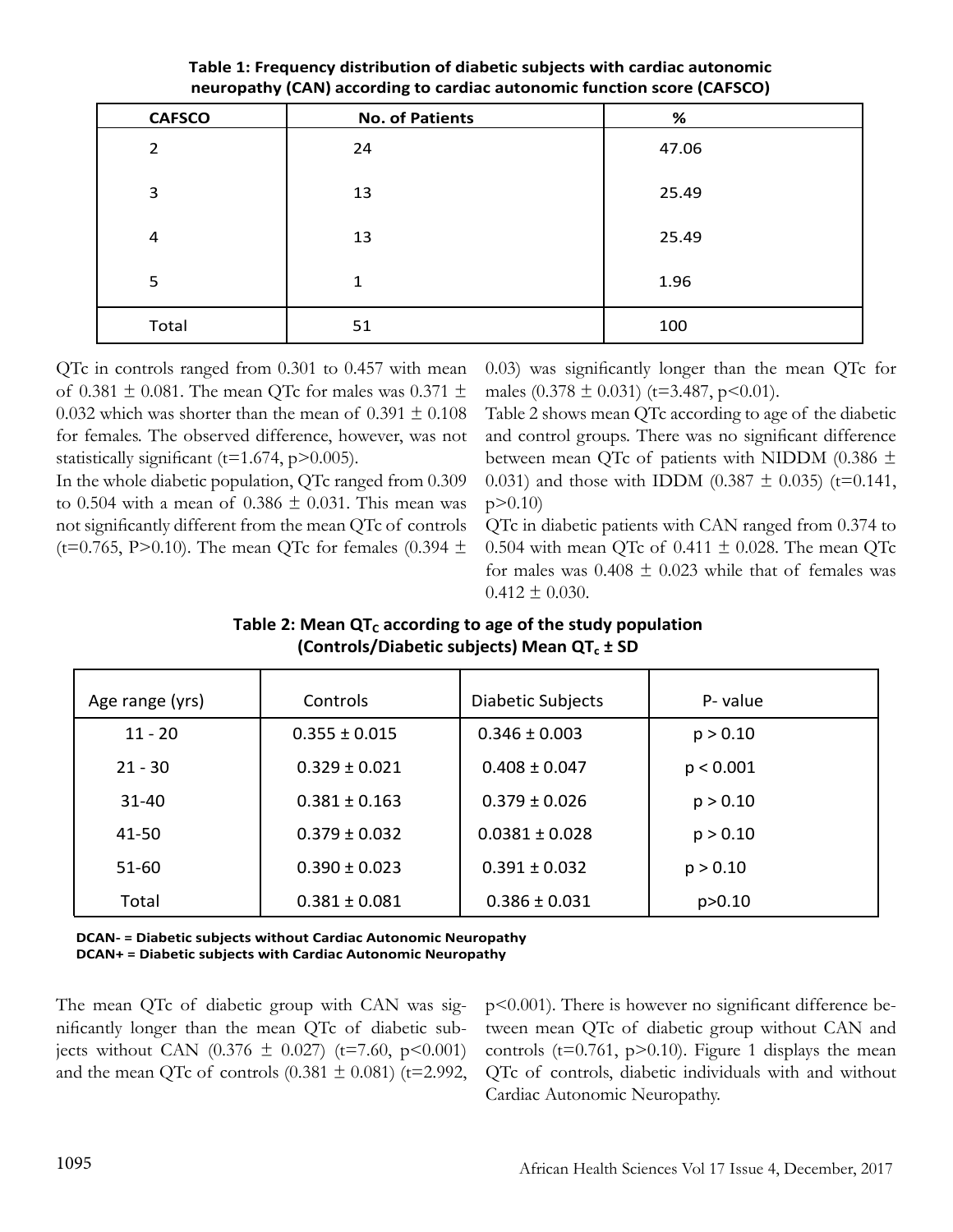

**Figure 1: Mean qt<sub>c</sub> of controls, diabetic patients with and without Cardiac autonomic neuropathy**

Only one subject (a female) [0.57%] out of the 176 control subjects had a QTc greater than 0.440. In the diabetic population, 8 subjects (4.55%) had prolonged QTc, six of whom had CAN. This means that 11.76% (approximately 12%) of the 51 diabetic subjects with CAN had prolonged QTc. There was significant difference in the proportions of prolonged QTc in controls, diabetics with and without CAN (X2=20.81, df=2, p<0.001). Of the six subjects that had prolonged QTc in the CAN group, one  $(16.67%)$  was a male while five  $(83.33%)$  were females. Only one subject (16.67%) out of the six subjects had severe degree of cardiac autonomic neuropathy.

Simple regression analysis showed only a weak positive correlation between QTc and age among the control group (r=0.146). There was no significant difference in the mean QTc of the various age groups of the control [Table 2; ANOVA (F-ratio=1.342, p>0.05)].

Among the diabetic subjects, correlates were sought between QTc (dependent variable) and age, duration of DM and cardiac autonomic function scores (CAFSCO). Tables 3 & 4 show that there was virtually no correlation between QTc and age (Pearson's univariate analysis  $r=0.080$ , multiple regression analysis  $r=0.017$ ). Similarly, QTc did not correlate with duration of disease (univariate analysis  $r=0.076$ , multiple regression analysis  $r=0.068$ ). Also there was no significant difference in the mean QTc of the various age groups of diabetics (Table 1; F=1.254, p>0.05). On the other hand, QTc was strongly correlated with CAFSCO (univariate analysis r=0.503, multiple regression analysis  $r=0.526$ ). There was also a significant difference in the mean QTc of the subjects having various Cardiac Autonomic Function Scores (0-5) (F=19.306, p<0.05). However, there was virtually no significant difference in the mean QTc of CAN patients with the different CAFSCO (2-5) [F=2.814,  $p \approx 0.05$ ]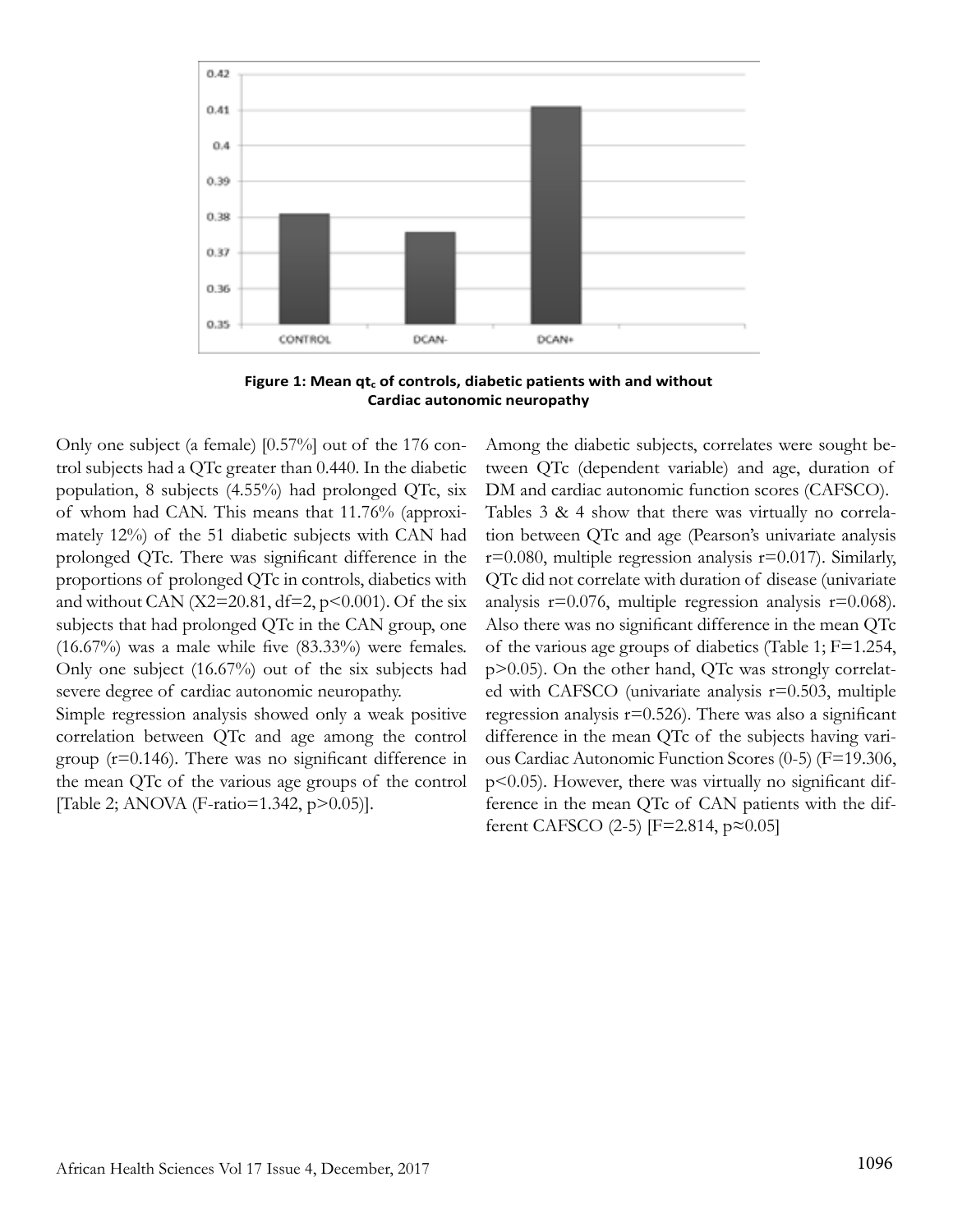| Table 3: Multiple Regression Analysis of Factors that Correlate<br>with QT <sub>c</sub> among Diabetic subjects |                 |              |          |              |       |  |
|-----------------------------------------------------------------------------------------------------------------|-----------------|--------------|----------|--------------|-------|--|
| Unstandardized                                                                                                  |                 | Standardized |          |              |       |  |
| <b>Coefficients</b>                                                                                             |                 | Coefficient  |          |              |       |  |
|                                                                                                                 | B               | Std. Error   | Beta     | $\mathsf{T}$ | Sig.  |  |
| (Constant)                                                                                                      | 0.375           | 0.010        |          | 36.410       | 0.000 |  |
| * DURA                                                                                                          | $-4.486 E - 04$ | 0.000        | $-0.068$ | $-0.965$     | 0.336 |  |
| AGE                                                                                                             | $-5.713E -05$   | 0.000        | 0.017    | $-0.248$     | 0.805 |  |
| **CAFSCO                                                                                                        | $1.341 E - 02$  | 0.002        | 0.526    | 7.597        | 0.000 |  |
| * Duration of Diabetes Mellitus<br>** Cardiac autonomic function score                                          |                 |              |          |              |       |  |

| Table 4: Pearson Correlation: QT <sub>c</sub> , Age, Duration of DM (DURA) and Cardiac Autonomic<br>function Score (CAFSCO) of Diabetic subjects |                 |             |            |               |  |  |
|--------------------------------------------------------------------------------------------------------------------------------------------------|-----------------|-------------|------------|---------------|--|--|
|                                                                                                                                                  | QT <sub>c</sub> | <b>DURA</b> | <b>AGE</b> | <b>CAFSCO</b> |  |  |
| $QT_c$                                                                                                                                           | 1.000           | 0.076       | 0.080      | 0.503         |  |  |
| <b>DURA</b>                                                                                                                                      | 0.076           | 1.000       | 0.297      | 0.284         |  |  |
| AGE                                                                                                                                              | 0.080           | 0.297       | 1.000      | 0.224         |  |  |
| <b>CAFSCO</b>                                                                                                                                    | 0.503           | 0.284       | 0.224      | 1.000         |  |  |
| Sig. $QTc$                                                                                                                                       |                 | 0.158       | 0.144      | 0.000         |  |  |
| <b>DURA</b>                                                                                                                                      | 0.158           |             | 0.000      | 0.000         |  |  |
| AGE                                                                                                                                              | 0.144           | 0.000       |            | 0.001         |  |  |
| <b>CAFSCO</b>                                                                                                                                    | 0.000           | 0.000       | 0.001      |               |  |  |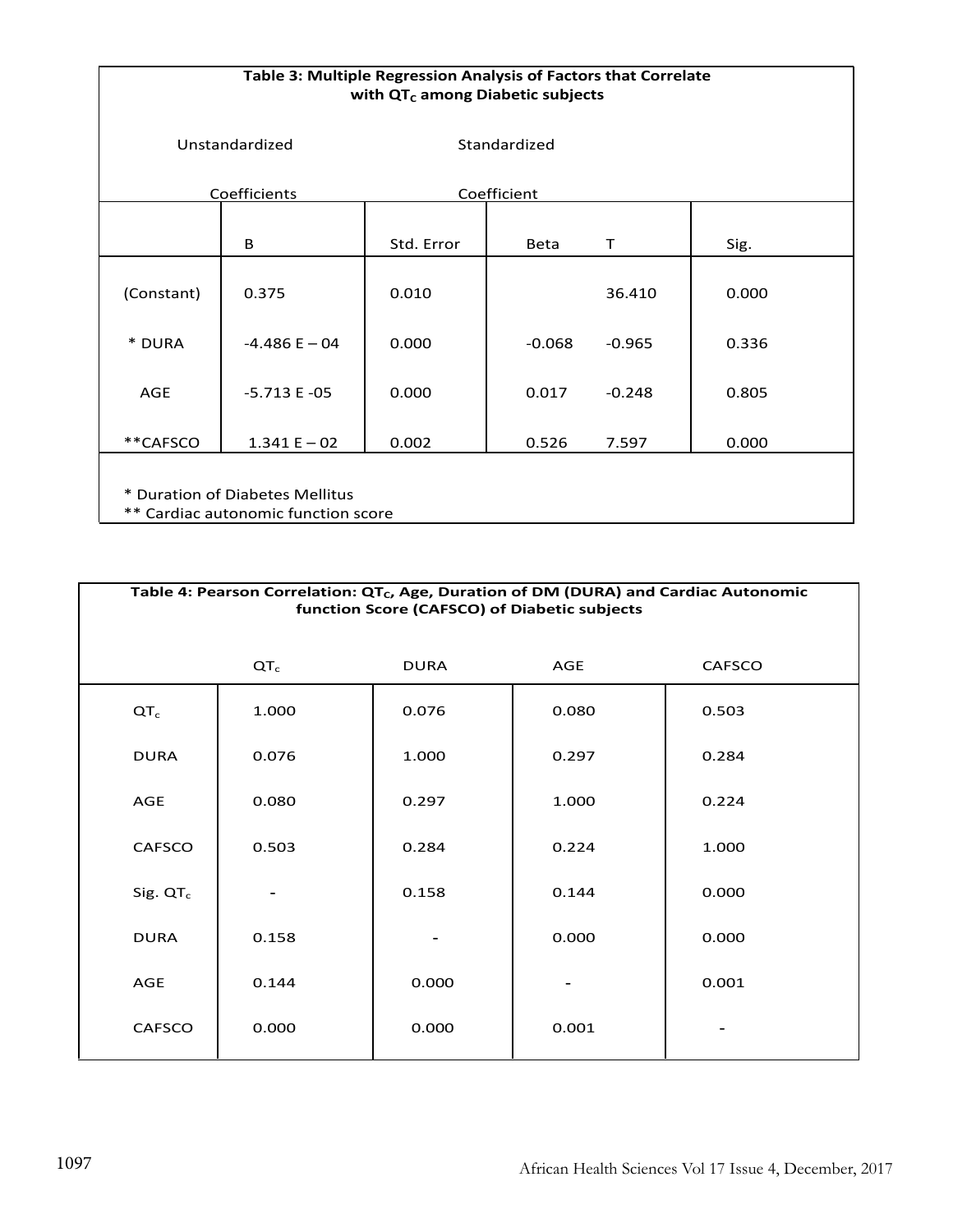#### **Discussion**

The diagnosis and assessment of severity of cardiac autonomic neuropathy was done using cardiovascular autonomic reflexes as is widely used in clinical practice and research.15,17,28,29 The use of radio-labelled analogs of norepinephrine in evaluating CAN though more direct and specific is too expensive for routine clinical assessment especially in developing countries.<sup>32</sup>

The prevalence of CAN (30%) in this study compares with most Caucasian values, which range from 15 to  $40\frac{6}{18,33,34}$ 

Pop-Bussi et al<sup>8</sup> reported that the prevalence of CAN ranges from as low as 2.5% to as high as 90%. This wide variation may result from type of population studied and the tools used in diagnosing CAN. For example, the lower prevalence  $(12.5\%)$  reported by Ofoegbu<sup>35</sup> in a study with comparable clinical characteristics with present study may be explained by the use of a single cardiovascular autonomic function test (Valsava ratio) by the author as the basis for diagnosis. In the present study, the gold standard clinical autonomic testing was used.

This study showed that cardiac autonomic neuropathy affected QTc much more than other variables. QTc correlated strongly with cardiac autonomic function score, CAFSCO ( $r=0.526$ ). Langen et al<sup>36</sup> and Bellavere et al<sup>2</sup> obtained similar strong correlation,  $(r=0.527)$  and  $(r=0.824)$  respectively. Other workers<sup>12,16,17</sup> have confirmed this strong relationship between QTc and CAFS-CO. QTc was consistently longer in females than males in all study groups. The mean QTc of females/males were: control  $0.391 \pm 0.108/0.371 \pm 0.032$ , all diabetics  $0.394 \pm 0.030/0.378 \pm 0.031$ , diabetics with CAN 0.412  $\pm$  0.030/0.408  $\pm$  0.023. These results are consistent with the well recognized fact that QTc is longer in females than males in both Caucasian and Black subjects.<sup>1,27,37</sup> QTc gender difference reflects QTc shortening in males during adolescence.<sup>38</sup> The reason for this is not obvious. In the study, the control group showed weak correlation between QTc and age ( $r=0.17$ ). Simonson et al<sup>25</sup> had reported that age made only a small contribution to the relationship between QT and R-R intervals. In the diabetic population age did not seem to have affected QTc significantly  $(r=0.080)$ .

There was no significant difference in the QTc of the diabetic types studied ( $t=0.141$ ,  $p>0.05$ ). Similarly, no correlation was found between QTc and the duration of DM

 $(r = -0.068)$ . These findings are consistent with works by several authors.<sup>16,17,39</sup> But Oka et al<sup>12</sup> reported that QTc was more prolonged in patients with a long duration of DM as compared with a short duration of disease. This may be explained by the fact that higher incidence of Cardiac Autonomic Neuropathy may be found in diabetics with longer duration of disease.

The mean QTc of diabetic subjects with Cardiac Autonomic Neuropathy was significantly longer than the mean QTc of diabetics without cardiac autonomic neuropathy. This finding is in keeping with other related works.<sup>1,16,17</sup>

In this study, the prevalence of prolonged QTc in diabetic subjects with CAN was 12%. The prevalence of prolonged QTc in diabetics with CAN showed a wide range of 6% to 70.5% in Caucasian studies.

Tentolouris et al<sup>17</sup> and Ewing and Clarke<sup>19</sup> reported  $6\%$ and 14% respectively which are comparable with the result of the present study. Veglio et  $al^{34}$  reported 23%. They investigated 168 diabetics and 52 (31%) had CAN. Other clinical characteristics of their study were similar to the present study. The mean QTc of the control groups of the present study (non diabetic control 0.381  $\pm$ 0.081, DCAN-, 0.376  $\pm$  0.027) was less than that of their control group (DCAN- 0.403  $\pm$  0.026). This may partly explain why their prevalence was higher than that of the present study. Mahwi et al<sup>16</sup> have reported that the sensitivity of prolonged QTc for detection of CAN was 20%, with specificity and positive predictive value of 98.7% and 92.3% respectively. However, Kahn et al<sup>1</sup> reported a very high prevalence of 70.5%. They studied 30 diabetic individuals of whom 17 had CAN. Their sample size was rather too small and might have contributed enormously to the high figure.

The mean QTc in this study is smaller than most Caucasian studies cited. This may partly be explained by the wide variability from the mean noticed in this study (control 0.381  $\pm$  0.081). Araoye<sup>27</sup> obtained similar wide variability among healthy adult Blacks.

This raises a question as to whether the variability among Blacks is wider than that of Caucasian subjects. If this is so, it may result to smaller prevalence of prolonged QTcin Black diabetics with CAN compared with their Caucasian counterparts. Also marked differences in the mean QTc and dispersion of study populations may contribute to the wide range of the prevalence of prolonged QTc among diabetic patients with CAN. Tentolouris et al<sup>17</sup>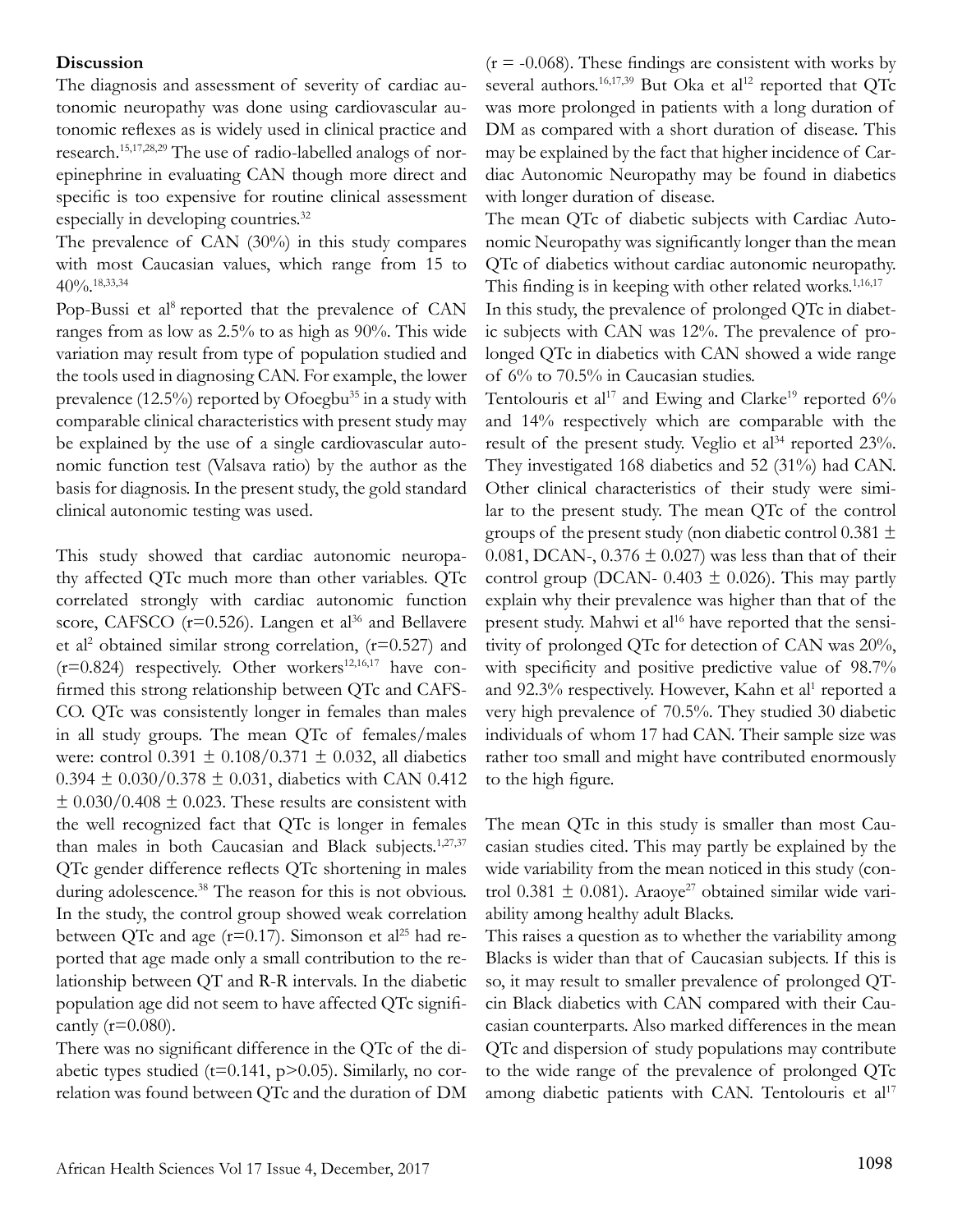also suggested that differences in the criteria for defining diabetic cardiac autonomic neuropathy could explain the wide range.

The findings in this study suggest that relative QTc increase may be a better indicator of CAN than absolute value of  $QT_c > 0.440$ .

Although QTc correlated strongly with Cardiac Autonomic Function Scores (CAFSCO)  $(r=0.526)$ , there was no definite difference in mean QTc of diabetic CAN subjects with the various CAFSCO (F=2.814, P $\approx$ 0.05). Out of 6 subjects that had prolonged QTc among the diabetic group with CAN, only one (16.7%) had severe degree of CAN. These findings agree with those of Kahn et al<sup>1</sup> and Klupa et al<sup>40</sup>. Those findings asserted that  $QTe$ is not a reliable indicator of the severity of Cardiac Autonomic Neuropathy. However, other workers<sup>3,17,20</sup> found prolonged QTc more with major degrees of cardiac autonomic Neuropathy. These conflicting results may support that there is no definite relationship between QTc prolongation and the severity of Cardiac Autonomic Neuropathy.

### **Conclusion**

There is a definite prolongation of QTc in Black diabetics with CAN in agreement with the well-known relationship between QTc prolongation and CAN. The prevalence of QTc in Diabetic Cardiac Autonomic Neuropathy in this study (12%) falls within the range obtained in Caucasian studies.

As observed in some previous studies, QTc in this study population showed a wide dispersion. It is therefore suggested that relative QTc increase may be a better indicator of CAN rather than absolute QTc prolongation of QTc  $> 0.440$ .

There may not be a definite relationship between QTc prolongation and the severity of CAN. This study recommends that all diabetics should have routine ECG monitoring for measurement of QTc. This may detect CAN and patients at risk of lethal arrhythmias and sudden cardiac death. Indiscriminate use of drugs that prolong QTc should be discouraged among diabetics.

#### **Conflict of interest**

No conflict of interest.

## **References**

1. Kahn J.K, Sisson J.C, Vinik A.I : QT prolongation and

sudden cardiac death in diabetic autonomic neuropathy. *J Clin Endocrinol metab*. 1987; 64 (4): 751 –754.

2. Bellavere – F, Fern M, Guarini, Bax G, Picioli A Cardone C: Prolonged QT period in diabetic autonomic neuropathy: A possible role in sudden cardiac death. *Br Heart J* 1988; 59 (3): 379-83 PubMed.

3. Vinik Al, Maser RE, Mitchell BD, Freeman R. Diabetic autonomic neuropathy. *Diabetes care*. 2003; 26 : 1553 -1579 PubMed

4. Sztajzel J, Heart rate variability: a noninvasive electrocardiographic method to measure the autonomic nervous system. *Swiss Med Wkly*. 2004;134 : 514 – 522. PubMed

5. Ziegler D. Cardiovascular autonomic neuropathy: clinical manifestations and measurement. *Diabetes Reviews*. 1999;7:342-357

6. Ewing DJ, Campell WI, Clark BF: Mortality in diabetic autonomic neuropathy. *Lancet* 1976; 1: 601-603 PubMed 7. Diabetes Mellitus, Report of W.H.O expert group. Technical report series Geneva 1985; 727:18

8. Pop-Busui R, Herman WH, Feidman EL. DCCT and EDIC studies in type 1 diabetes: lessons for diabetic neuropathy regarding metabolic memory and natural history. *Current diabetes reports* 2010; 10(4): 276-282

9. Page MM, Watkins PJ: Cardiopulmonary arrest and diabetic neuropathy. *Lancet* 1978; 1(8054):14 -16. PubMed 10. Pont A, Rushing JL, Kelsay T, Jacobs L: Cardiopulmonary arrest and diabetic autonomic neuropathy. *Lancet* 1978; 1 : 386 – 387. PubMed

11. Usefulness of the measurement of corrected QT (QTc) for diagnosis of diabetic neuropathy of the autonomic cardiovascular system. *Pol Tyg Lek* 1992; 1-8, 47 (22-23): 478 – 9. (Abstract in English). PubMed

12. Oka H, Mochio S. Sato K, Sato H, Katayama K: Prolongation of QTc interval and autonomic nervous dysfunction in diabetic patients. *Diabetes Res Clin Pract* 1996; 31  $(1-3)$  63 – 70.

13. Prabhakar RR, Anand M, Srinivasa J. A study of ECG changes and its association with cardiac autonomic neuropathy in Diabetes Mellitus. *Int J Med Biosci*.2013: 121:21- 27 PubMed

14. Timar R, Popescu S, Simu M, Diaconu L, Timar B. QTc Interval and Insulin Resistance in Type 2 Diabetes Mellitus. *European Scientific Journal*. 2013; 9 (12): 70 – 77. 15. Amith R, Chethan KKL, Yaram G. Study of QTc Prolongation in Diabetes Mellitus – as an indicator of

Cardiac Autonomic Neuropathy. *International Journal of Science and Research* (JSR) 2014; 3(12) : 7-11. PubMed